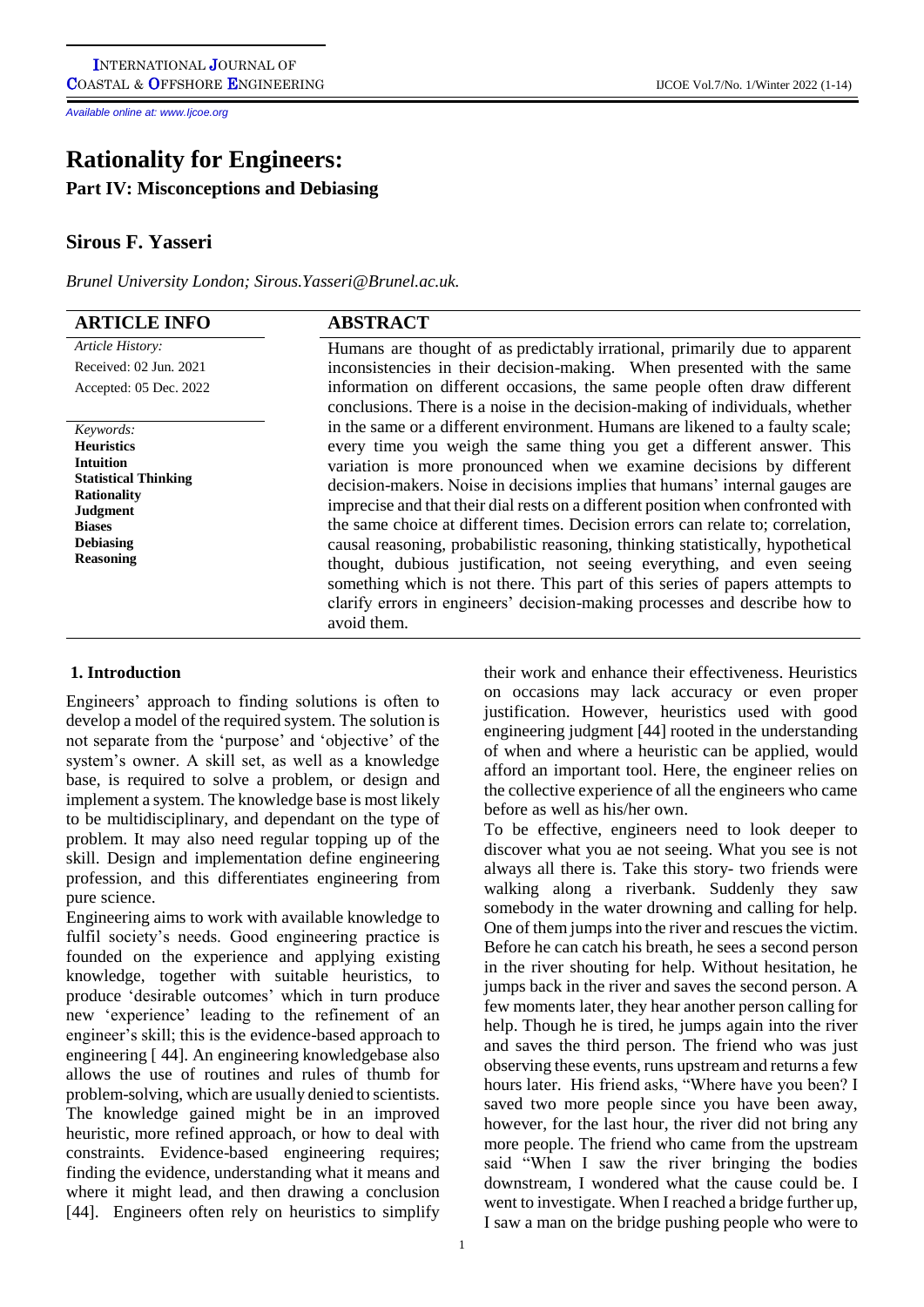cross the bridge into the river. I subdued him and took him to his family in the village. That is the reason why there have been no more bodies in the river". All you see might not be all there is. Research suggests that experts who regularly work with uncertain information have better numeracy skills and a better ability to interpret events than the public [33,40]. The assumption is that the experts know better because they have seen it before. They are certain that there is more than what they see. Analysis of biases and heuristics among experts adds credence to this belief, and thus the effects of framing and biases may be enhanced due to their domain-specific training and experience which keeps them alert.

This part looks at misconception of statistics and how to avoid them. Debiasing of decision-making process is discussed in some details in this part.

## **2. Ergodicity**

Sometimes it is assumed that the average behaviour over time is the same as the average behaviour at a point in time; this is known as ergodicity assumption [ 49]. Few things are precisely ergodic, but many things are reasonably close for the practical purposes. The real reason for caring about ergodicity is to decide if we can rely on predictions from past data at all. If we have a hundred-year sample of data that looks ergodic, there is no guarantee that tomorrow will not bring a surprise, nevertheless we have some confidence that it won't deviate too much from historical norms. However, if historical data is full of violent event that seem to occur irregularly, we don't have too much confidence that we can predict tomorrow.

Suppose you are looking at waves coming from the distance up on a shore. If you look from sides, you form an opinion about the distribution of heights at different locations at any given time. That is If you measure at one location, you get an impression of height distribution at that specific location over time. If you assume the process is ergodic, then by walking up and down the beach, you can judge the behaviour of waves over time and decide on a safe spot to spread your blanket as close as possible to the water's edge without risking getting wet. You would look at the maximum height you see in either direction, also, perhaps, you add a couple meters to be sure you are on the safe side. Your inference is incorrect since the wave heights are not ergodic over the relevant time scale. You may not see evidence of the tide during your observation, neither you have observed changes in sea conditions. You may also have forgotten that wave heights are affected by the height and slope of the beach at different locations.

Japanese building codes were based on the highest tsunami observed at different locations. The assumption was that the distribution of tsunami extent is ergodic, so the highest flood ever observed is a good estimate of the maximum likely extent. The Fukushima Daiichi disaster [43] proved this assumption not to be correct- there were also other errors beside assuming tsunami ergodicity.

We assume ergodicity any time we use a sample of data taken at one point in time to estimate likely future outcomes; or take samples of data over time to estimate probability distributions for the next event. An example is using a baseball player's season batting average to estimate his probability of getting a hit at his next atbat.

One practical example is casino gambling. A roulette wheel is very close to ergodic, the distribution of numbers that have come up in the past is very close to the probability distribution of numbers on the next spin. But Blackjack is dealt from a set of cards that are not reshuffled after each hand. Therefore, the probabilities for the next hand are distinct from the outcomes earlier in the deck. Players need an Ace and a ten card to make a blackjack, and there are fixed numbers of them in the deck, so a high number of historical blackjacks means a lower probability of future blackjacks, and vice versa, all else equal. Players can exploit non-ergodicity to gain an advantage over the house.

Another example:

1. Take a coin and toss it 1 billion times and record the results.

2. Then imagine one billion people flipping a coin once and recording their results.

In Case 1: the random process (coin flipping) is taking place over "time" - sequentially flipping the same coin repeatedly. In Case 2: the random process is taking place in "space" - different coins, different people, different locations but all at the same time. If any given statistical measure that you choose gives the same results for both cases, then you can say the system is "ergodic."

Suppose a coin appears to be completely fair when given to you, but it is made of different materials on each side, and one material wears faster than the other. When you flip this coin one billion times, it is going to become less and less fair. It is not possible that this coin in one billion flips to be identical with coins that flipped by one billion people, as they do not have this problem of wear. The statistics of the two trials, i.e., your coin over time and the one billion other coins over "space", will not be the same.

To "do" statistical inference, we need to know how a system evolves over time. However, it is possible by considering the "ensemble" of all possible configurations. The idea of an "ensemble" can be helpful to understand ergodicity in general [49]. Instead of the simple coin flipping of above example, consider something more complex and perhaps more practical. Suppose you have a machine that you know will randomly make some mistakes. But you do not know exactly what the rate or distribution of mistakes is. If you can justify the idea that these mistakes will be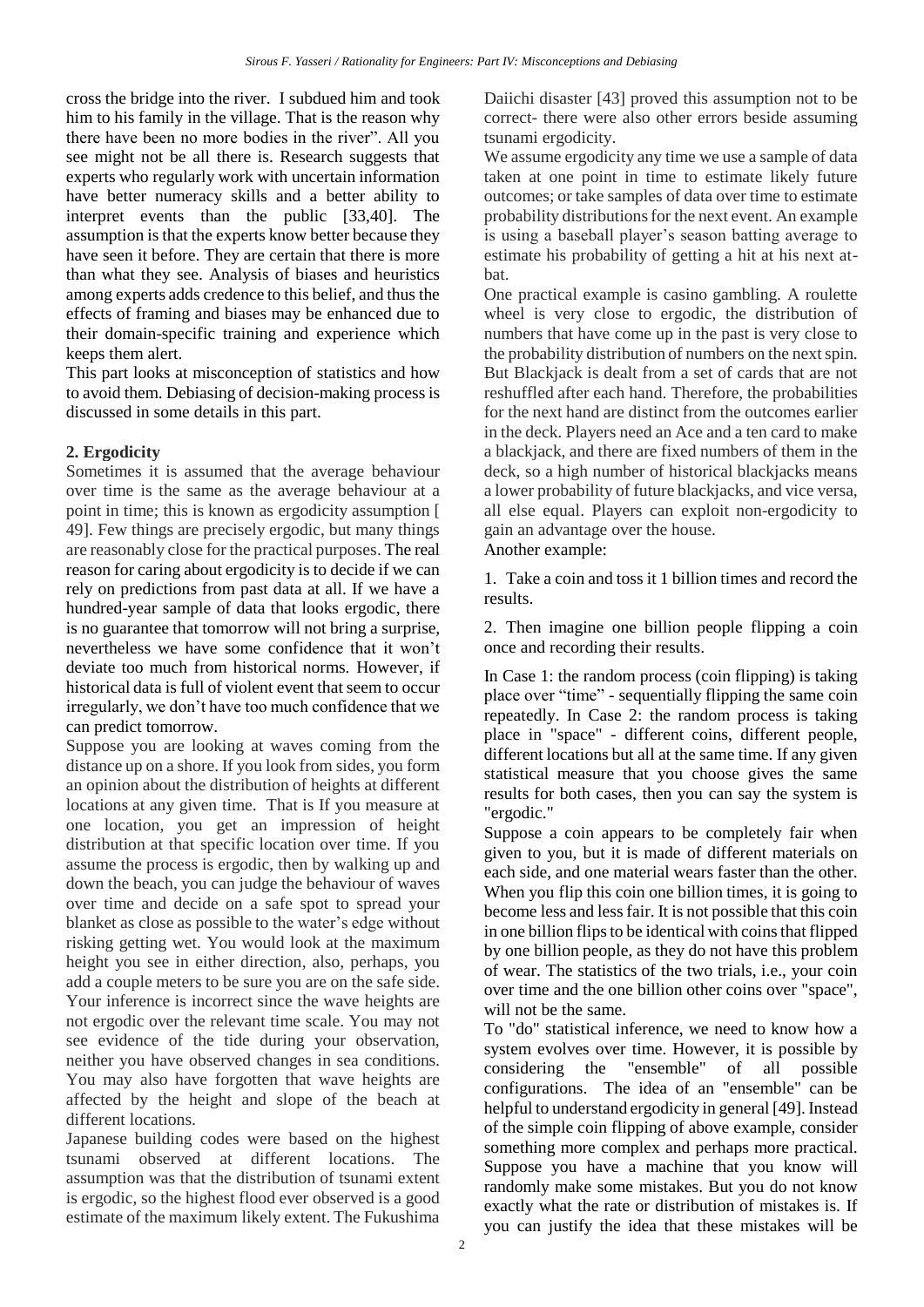ergodic, then you could create an "ensemble" of 100 machines and observe them each for 100 hours of running and conclude that any statistical observations you make would be the same as observing one machine for 10,000 hours.

**2. Data, Information, Knowledge, and Wisdom** Russell Rakoff's [50,51] stepped flow from data to information to knowledge to understanding to wisdom must be at the heart of any profession that relies on

knowledge. According to Russell Ackoff, the content of the human mind can be classified into five categories:

**Data** simply exists and has no significance beyond its existence. Its existence does not imply being usable or not. They can be on paper or in a computer database and can have any form numbers, words, pictures. For example, census takers collect data. The Bureau of the Census processes that data, converting it into information that is presented in the numerous tables published in the Statistical Abstracts [51].

**Information** is obtained when data is interrogated, distilled and potential can be gainfully exploited; but not necessarily are meaningful. For example, a data basesturns data to information and store it. Information is contained in descriptions, answers to questions that begin with such words as who, what, when, where, and how many[51]. "Like data, information also represents the properties of objects and events, but it does so more compactly and usefully than data. The difference between data and information is functional, not structural [51]".

**Knowledge** is making sense of relevant collection of information. The aim is to make it useful. When people "memorize" information, then they believe they have the knowledge. This knowledge has meaning for them, but don't know its applicability, implementation and limitations. but it does not provide for, in and of itself, an integration such as would infer further knowledge. Even, my not help to further gaining more knowledge. Use of the acquired knowledge requires reasoning and analytical ability which in turn requires understanding of the knowledge. They are just stored 'knowledge'. Knowledge is conveyed by instructions, answers to how-to questions. Understanding is conveyed by explanations, answers to why questions [51]

**Understanding** is the process apply the knowledge. It is cognitive and analytical. One can use previously held knowledge and synthesis it to gain new knowledge. The difference between understanding and knowledge is the difference between "applying" and "knowing". Those who have understanding can synthesise new knowledge, or in some cases, at least new information, from what is previously known (and understood). That is, understanding can build upon currently held information.

**Wisdom** [52] is the ability to think and act using knowledge, experience, understanding, common sense, and insight. It is also the ability to guess where your action will take you and consequences of your decision. It calls upon all the previous experiences, and specifically upon all human values (moral, ethical codes, etc.). It is the essence of probing the likely consequence of an action. Asking question to which there is no easy answer, there may be no answer. Wisdom is, therefore, the process by which we also discern, or judge, between right and wrong, good and bad. Wisdom is a very human trait; it is what that makes a person human.

Ackoff asserts the first four categories relate to the past; they deal with what has been or what is known. Only the fifth category, wisdom, deals with the future because it incorporates vision and consciousness. With wisdom, people can create the future rather than just grasp the present and past. But achieving wisdom is not easy; one must travel successively through the other categories.

Engineers should use wisdom to create the society's future and well-being to solve problems and decide how to move forward. This is done in situations when there are no clear answers.

Peter Drucker wrote: "There is a difference between doing things right and doing the right thing." Ackoff has amended the above to this: "Doing the right thing is wisdom, effectiveness. Doing things right is efficiency. The curious thing is that the righter you do the wrong thing, more wrong you become. If you're doing the wrong thing and you make a mistake and correct it, you become even more wrong. So, it's better to do the right thing wrong, than the wrong thing right. Intelligence is the ability to increase efficiency; wisdom is the ability to increase effectiveness."

Wisdom deals with values. It involves the exercise of judgment. Evaluations of efficiency are all based on a logic that, in principle, can be programmed into a computer and automated. These evaluative principles are impersonal. We can speak of the efficiency of an act independently of the actor. Not so for effectiveness. A judgment of the value of an act is never independent of the judge, and seldom is the same for two judges [52].

Accessing information stored in our brain an accessing information stored somewhere else are just knowing; accessed fact is just the bigging of wisdom an intelligence, that is wisdom is not just accessing information but understating them and apply them effectively. It is this which marks somebody as intelligent, not the ability to regurgitate masses of information. Sometimes we are fooled to think otherwise. Knowledge alone of the content of papers and books is not an indicator of wisdom or intelligence. It is what we do with that knowledge counts.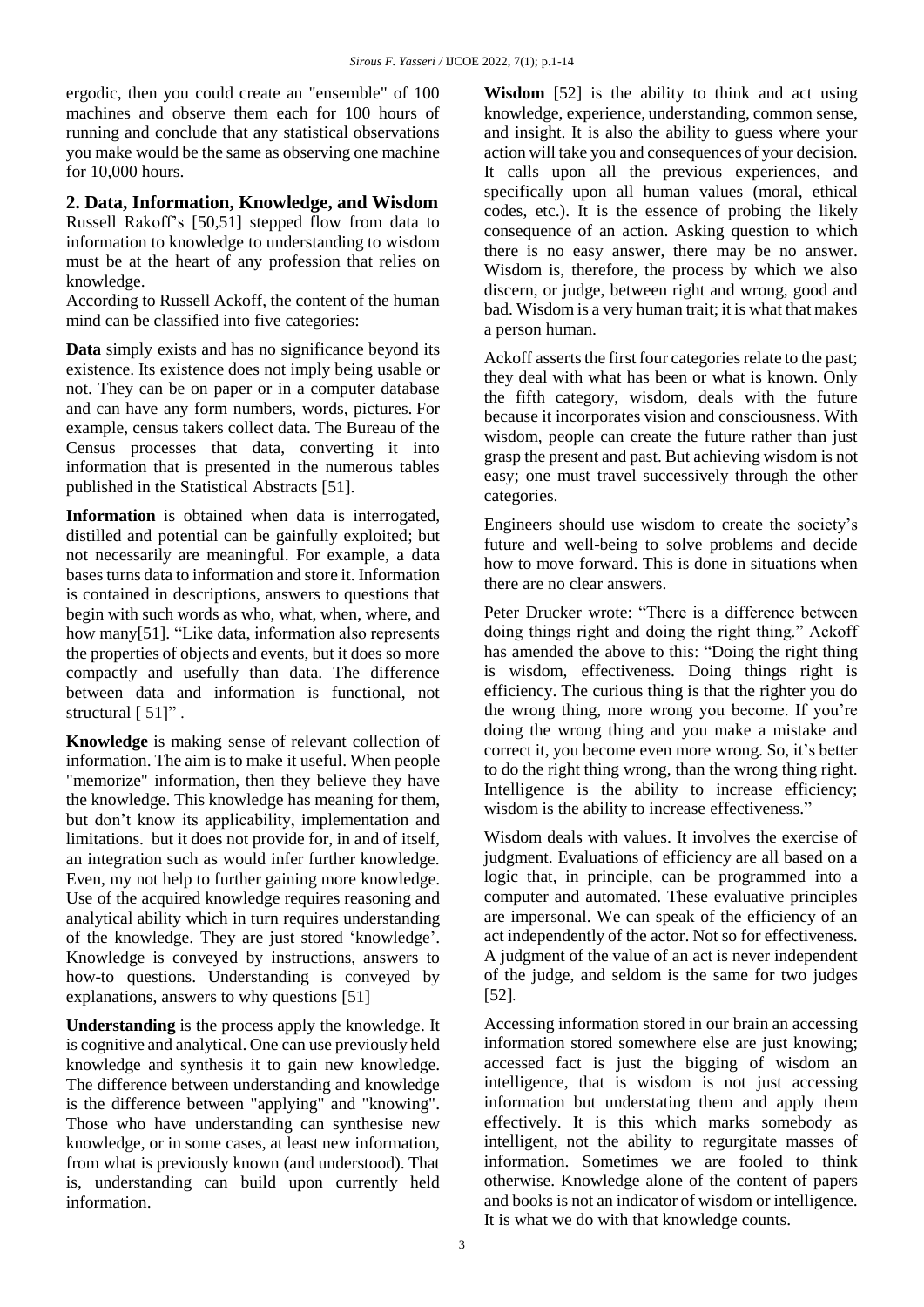#### **2. Misconceptions of Chance**

The French Mathematician Laplace said, "Probability is the common sense reduced to calculus", but common sense does not make better probability assessments. It enables one *to get a feel for the real world, which inevitably involves biases.* Misconceptions of the rules of probability are discussed next section.

Kahneman's idea of biases mostly revolves around the misconception of probability. This section explores the misconception of chance events.

The second of Hammurabi's laws states, "If anyone brings an accusation against a man, and the accused go to the river and leap into the river if he sinks in the river his accuser shall take possession of his house. But if the river proves that the accused is not guilty, and he escapes unhurt, then he who had brought the accusation shall be put to death, while he who leaped into the river shall take possession of the house that had belonged to his accuser." This law seems to presume that the guilty are more likely to be drowned than the innocent. Hammurabi is not alone in misunderstanding the rule of probability. This is faith-based reasoning.

The following example illustrates humans' comprehension of probabilities. Suppose you wish to know what the weather will be like next Monday, as you are planning a job which requires a dry spell or clement weather such as installing offshore facilities. You look for the weather forecast and read, "There is a 10% chance of rain." You decide to go ahead with the job, then low and behold, it rains. You get frustrated, but was the forecast wrong? No, the forecast did notsay it would not rain, only that rain was not probable. The forecast would have been wrong only if a probability of zero was predicted and it subsequently rained. However, if you assemble every prediction over an extended time and ascertained that it rained on 50% of the days that the forecasted probability was 0.10, then again you could say the weather forecast is wrong. The question is when is it correct to say that the probability of rain is 0.10? According to frequency interpretation, this means that it will rain 10% of the days for which the probability of raining is forecasted at 10% rain, not 10% of the day nor 10% of places where the forecast applies.

Many people excruciatingly scrutinize a lot of statistics but suddenly leave them aside and make a snap judgment based on what their gut says. Mr. Phillips, the protagonist of John [27], is an accountant, and on the previous Friday he was made redundant, a victim of his own cost-benefit analysis. His wife and family, and his neighbours, do not know he has been sacked. His hobby is calculating the odds of everything; the percentage of Londoners who have never seen a corpse; or been on a boat on the Thames; or at what time before each lottery draw should he buy a ticket to have a probability of winning the jackpot that exceeds the probability of dying before the draw. The novel tracks Mr. Phillips roughly from 9 am to 5 pm on the first Monday of the rest of his life. He leaves home pretending to go to work. On this fatal day, he walks into his bank to check his bank balance, only to find he is stumbled into a robbery. He passes the time calculating the odds of winning the lottery (one in 13,983,816) against the odds of dying in any given minute (one in 49,200,000). He speculates as he lies face down on the floor, about "how rational bank robbers must be; how they need to think of everything. 'There must be a lot of details to think about, being a bank robber.' He muses, 'It would seem like a job for the headstrong and reckless, but there must be a great deal of planning too,". But, out of nowhere, Mr. Phillips suddenly stands up, in the middle of the drama, and says: 'I'm not doing that anymore.' It is a moment of astonishing and consummate bravery, by refusing to comply. It is the being told to lie down that Mr. Phillips is objecting to, not just (or necessarily) the robbery, nor if odds are in his favour. It is what is called a risk taken with reckless disregard for the consequences. Mistakes happen when there is a mismatch between reality and perception.

Kahneman [19] stated "*people expect that a sequence*  of events generated by a random process will represent the essential characteristics of that process even when the sequence is short." In the independent trial of tossing a coin. The same probability rule applies for getting the specific sequences of HHTHT or THTHT. Since the probability of getting a tail, or head is 0.5, then the probability of both sequences is obtained by multiplying 0.5 five times, which yields 0.03125. This probability is true for both sequences – but it implies no relationship between the probability of a specific outcome at each toss. Coins, unlike people, have no sense of equality and proportion.

There is a specific variation of the misconception of chance that is known as the "Gambler's Fallacy". This fallacy implies that when you come across a local imbalance, you expect that future events will smooth it out. We will act as if every segment of the random sequence must reflect the true proportion and, we expect the imbalance to be corrected. The basis of the Gambler's Fallacy is a misconception of the laws of chance and the belief in fairness, which is believing that if the nature has done something wrong, it will correct itself and balance things out the gambler feels that the fairness of the coin toss entitles him to expect that any aberrance in one direction will soon be corrected by a corresponding aberrance in the other direction. Kahneman illustrates this with an example of the roulette wheel and our expectations when a reasonably long sequence of repetition occurs. After observing a long run of black on the roulette wheel, most people mistakenly believe that it is now the turn of red. Roulette is random, in which the chance of getting red or black will never depend on the past sequence.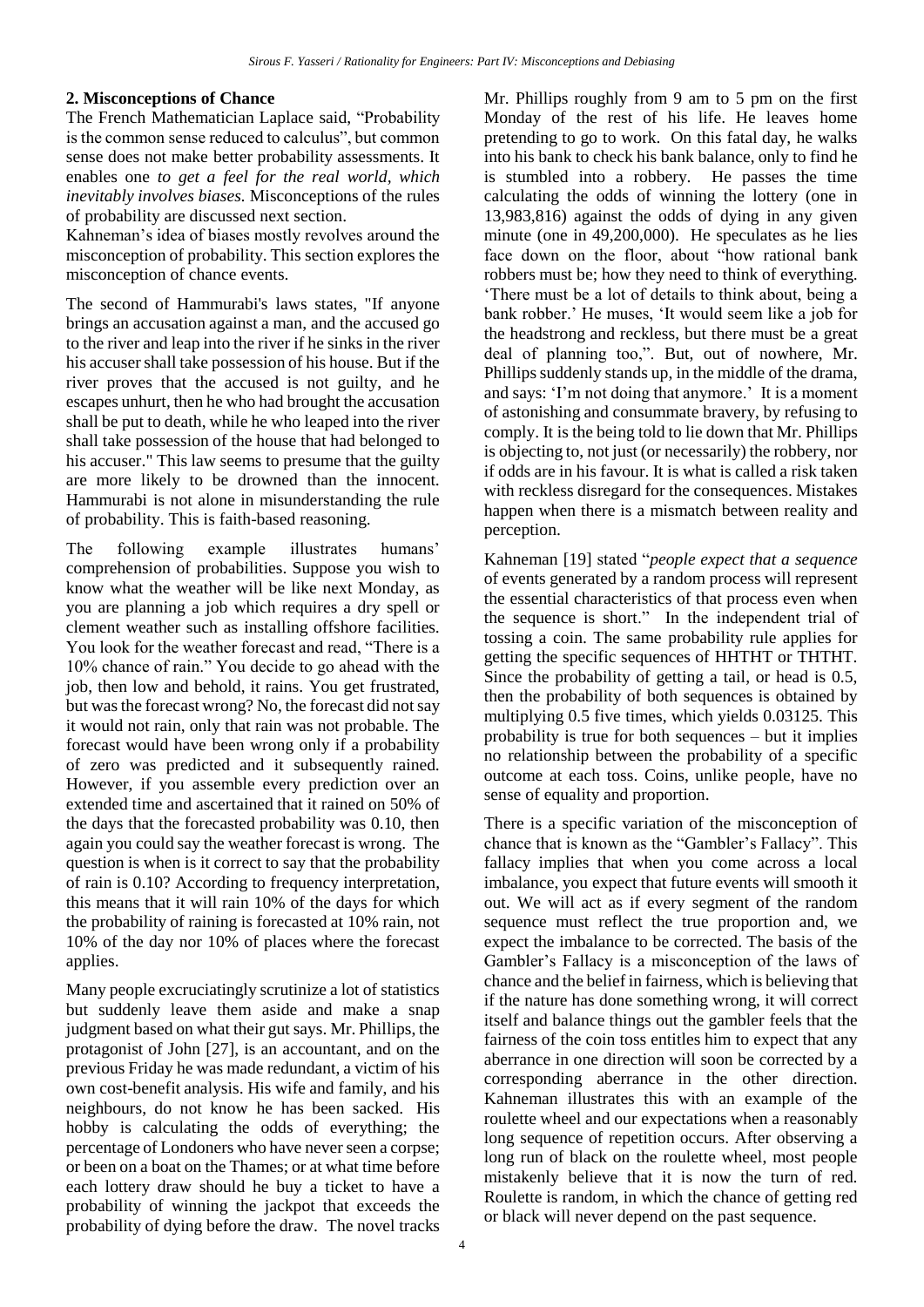[A small random sample](https://fs.blog/2013/05/mental-model-bias-from-insensitivity-to-sample-size/) is not representative of a larger population. If you are relying on data inference, then beware of the data size; when statisticians say a large sample, they mean a very large sample. If luck has a larger share in success than skill, then you need more data to separate chance from skill. A gambler said, "if it wasn't for my bad luck, I would have won every game". Luck is not a noise that can be cancelled, but it is governed by the rules of probability. In the long run, quality of decision is a winning strategy, not good luck. History remembers those who have succeeded, not perished. The road to success is not signposted by rose petals.

For example, assume that the average IQ of a specific country is known to be 100. To assess the intelligence in a specific district, we draw a random sample of 50 people. The first person in our sample happens to have an IQ of 150. What would you expect the mean IQ to be for the whole sample? The correct answer is (100\*49  $+ 150*1/50 = 101$ . Yet without knowing the correct answer, it is tempting to say it is still 100 – the same is true for an entire country.

Some natural phenomena obey such laws, that is a deviation from a stable equilibrium produces a force that restores the equilibrium. This is only true for the problem of physics. Idioms such as "errors will cancel each other out" reflect the image of an active selfcorrecting phenomenon. Indeed, this may be true in thermodynamics, chemistry, and physics (every action has an equal and opposite reaction). However, these are false analogies. It is important to realize that the laws governed by chance are not guided by [principles of](https://fs.blog/2013/01/mental-model-equilibrium/)  [equilibrium,](https://fs.blog/2013/01/mental-model-equilibrium/) and the number of random outcomes in a sequence does not have a common balance.

The skill part of a decision can be controlled and improved, but one cannot control the chance. If a drunkard decides to drive and has no accident, it does not mean that he has made a good decision. The quality of the outcome is not an indication of the quality of the decision. In the short run, the chance element may not be favourable. One needs to be careful not to confuse luck with skill.

## **3. Thinking in Probability**

The following three simple laws are at the heart of Probability Theory; if applied correctly, they can give insight into how nature works [31]:

1. "The probability that two events will both occur can never be greater than the probability that each will occur individually.

2. If two possible events, A and B, are independent, then the probability that both A and B will occur is equal to the product of their probabilities.

3. If an event can have several different and distinct possible outcomes, A, B, C, etc., then the probability of the occurrence of either A or B is equal to the sum of the individual probabilities of occurrence of A and B. Also, the sum of the probabilities of all possible outcomes (A, B, C, and so on) is 100% (or 1)."

Navigating through the laws of probability, andomness, and statistics sometimes leads to a misunderstanding of chance. Kahneman [19] used the term "misconceptions of the chance" to describe the phenomenon when people extrapolate from small size samples to largescale situations. For this, the random process must be ergodic. As discussed in Section 2 A random process is said to be ergodic if the time averages of the process tend to the appropriate ensemble averages. In other words, "A radon process is ergodic if its statistical properties can be deduced from a single, sufficiently long, a random sample of that process" This means if you observe a process long enough, then you will learn all the statistical properties of that process, since your observation approaches (converges) to the "true" ensemble properties of the process. Some things never repeat themselves, like the weather on Christmas Day 2022. However, if the weather were ergodic (which it is not) you could watch the weather for many days or years and then determine the probabilities of different weather conditions on Christmas Day of 2022. This means, if you live long enough, you will experience everything. Using statistical properties of an ensemble to predict the behaviour of the whole process is not possible. As such, ergodicity establishes some equivalence between multiple trials in the same period and prolonged observation of the same process over time.

Imagine that you face a tough decision between investing in the production of two different products, A and B. You are interested in knowing which product would appeal to most of the market, so you decide to conduct a customer survey. Out of the first five pilot surveys, four customers show a preference for Product A. While the sample size is quite small, given the time pressure involved, many of us would already have some confidence in concluding that the majority of customers would prefer Product A. However, a quick statistical test will show that the probability of a result just as extreme is, in fact, 3/8, assuming that there is no preference among customers at all. In simple terms, this means that if customers had no preference between Products A and B, you would still expect 3 customers out of 8 to prefer Product A). Studies of such a small size have little to no predictive validity; such results could easily be obtained from a population with no preference for one or the other product. The more random cases we examine, the more reliable and accurate are the results, and the closer we will be to obtaining the true proportion. If we want absolute certainty, we need a very large sample.

There will always be cases where a guesstimate, based on a small sample will be enough because we have other critical information guiding our decision-making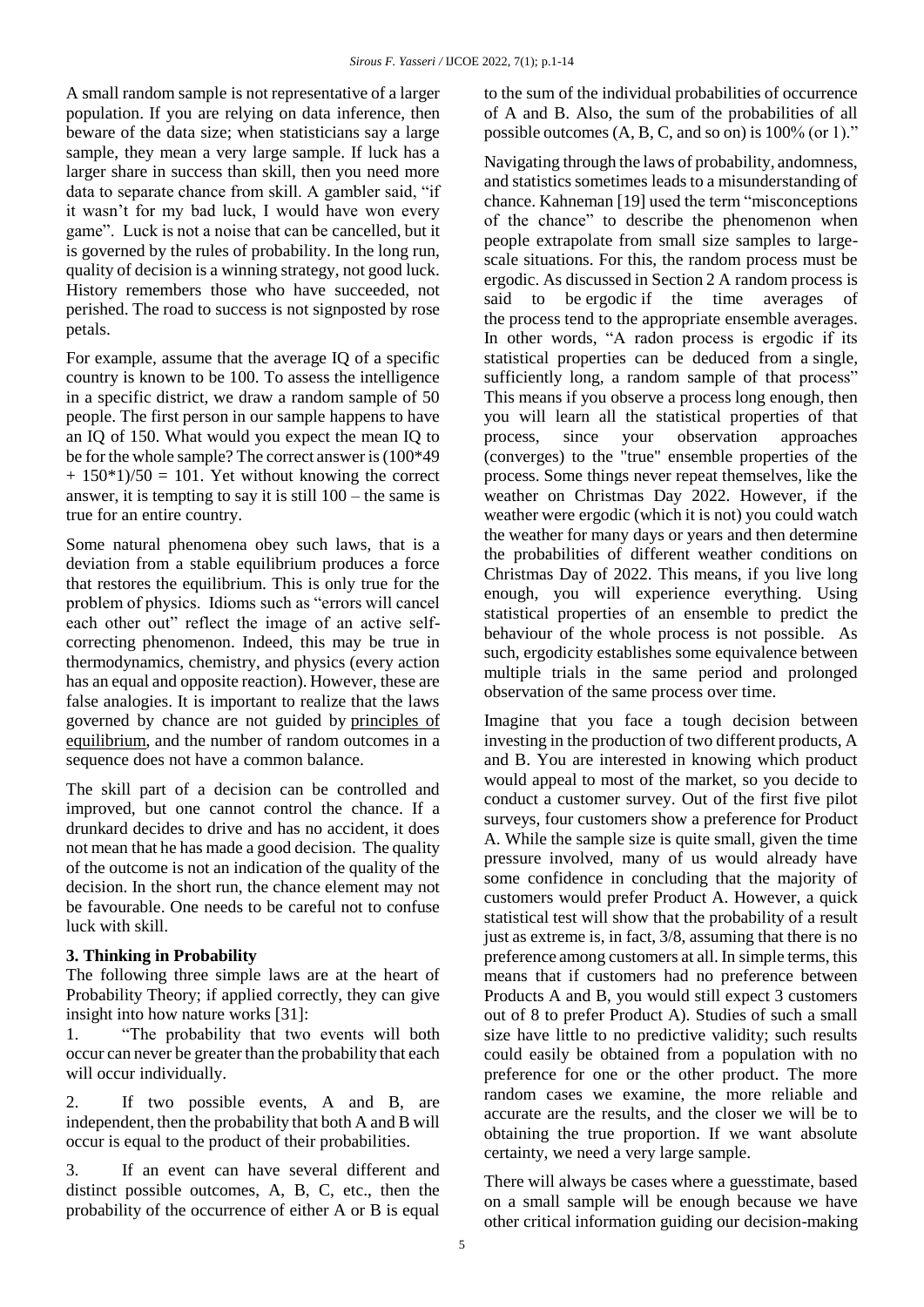process or we simply do not need a high degree of confidence. Yet rather than assuming that the samples we come across are always perfectly representative, we must treat random selection with the suspicion it deserves.

The ease of remembering or imagining an event in our mind is taken as evidence of the degree of likelihood (beware of representative bias). Naturally, events that are frequently experienced will be easily remembered and judged to be likely. On the other hand, if it is hard to remember a particular event, then it is of rare probably and hence remote. However, if an unusual event happens, and if we witness it, or it happened to someone that we know, then there is a tendency to overestimate its probability. If we cannot even imagine how an event could happen, then we consider there is no chance for that event to occur. But according to Gumbel [14] "*improbable is bound to happen one day*." Which is the same advice given by Sherlock Holmes to Dr. Watson "*When you have eliminated the impossible, whatever remains, however improbable, must be the truth*."

When a numerical estimate of likelihood is not possible, it may be assessed in linguistic terms as negligible, moderate, high, remote. These are vague terms, but the strategy must be to use different approximate methods in parallel, to build up a better understanding of seeing through probability. Probability is an estimate, not a telephone number.

Kahneman makes a lot of emphasis on conjunctions. A ["conjunction"](https://www.fallacyfiles.org/glossary.html#Conjunction), is a sentence in the form: "…and―." For instance, the sentence: "Today is Saturday and it is raining" is a conjunction (together). When a conjunction is used as a noun, it means either term of the conjunction, whereas the verb conjunction means the act of joining or the condition of being joined. A [conjunct](https://www.fallacyfiles.org/glossary.html#Conjunct) is a statement that is part of conjunction. For example, conjuncts of the example sentence are "Today is a Sunday" and "it is raining". The probability of conjunction is never greater than the probability of its conjuncts. In other words, the probability of two things being true can never be greater than the probability of one of them being true. For example, 'the probability of seeing an alien is more likely than the probability of seeing an alien and being offered a lift in their spaceship'; For the second to be true, both seeing the spaceship AND being offered a lift must true, i.e., both conjuncts must be true which is less likely. People sometimes think that the conjunction is more probable than one of the conjuncts. This happens when the conjunction suggests a scenario that is more easily imagined than its conjuncts alone. One reason for this error may be people assume that there is an unstated conjunct that is withheld [15].

You see what we want to see. If there are several events taking place at the same time, then your brain cannot keep track of all of them. You can track one possibly two of concurring events. Seeing other people's intention where none is apparent, is a result of attributing the action to others of what you would do in their place.

We confuse causality for correlation, and we make more out of a coincidence than statistics should warrant.

Subjective approaches, involving probability, expert opinion, and decision theory, are employed in 'Probabilities-as-degree-of-belief' and 'Probabilitiesas-revealed-by-actions'. These tools are less precise and may be a virtue provided one remembers this fact; like the economist Milton Keynes who "preferred to be approximately right than precisely wrong."

Relying on memory and imagination when judging the probability of events has served foraging humans well, but in the modern world, we are constantly exposed to vivid vicarious experiences through the media. However, common events are uninteresting, and it is the out-of-the-ordinary events that capture our imagination. There is an old saying: "When a dog *bites a man that is not news, but when a man bites a dog that is news*." Unusually, a relatively uncommon event will make the news. The media choose uncommon events as "news", and hence we mistakenly believe that such events are quite common. In my newspaper, there is a report about the  $CO<sub>2</sub>$  hazard to the environment and melting the ice caps, while your paper warns about shutting down power plants leading to the loss of employment; We get two different views on the use of fossil fuels.

This is the "Anecdotal Fallacy" which occurs when the perception is based on a single anecdote, leading to an unwarranted generalization. No matter how emotionally compelling a specific incident is, it is just one data point and nothing more. But, if it is based on more than one anecdote, the set of these stories is unlikely to be representative of the class. This is especially true if the anecdotes are based on news stories since journalists tend to write about unusually extreme events. What we read or hear about from the news media are the best or worst-case scenarios.

## **5. Cognitive Debiasing**

It is difficult to completely avoid cognitive biases as they are built into the way our brain functions [1,21,23] Humans think in patterns, and it is very difficult to ignore them. Whether these patterns help to solve a problem or lead to wrong decisions depends on the context. The key is for the engineer to take advantage of the positive aspects of heuristics while mitigating the biases by being vigilant and implementing processes for mitigating their effects. Identification of the source of erroneous reasoning improves decision-making.

## **4. The Potential for Error**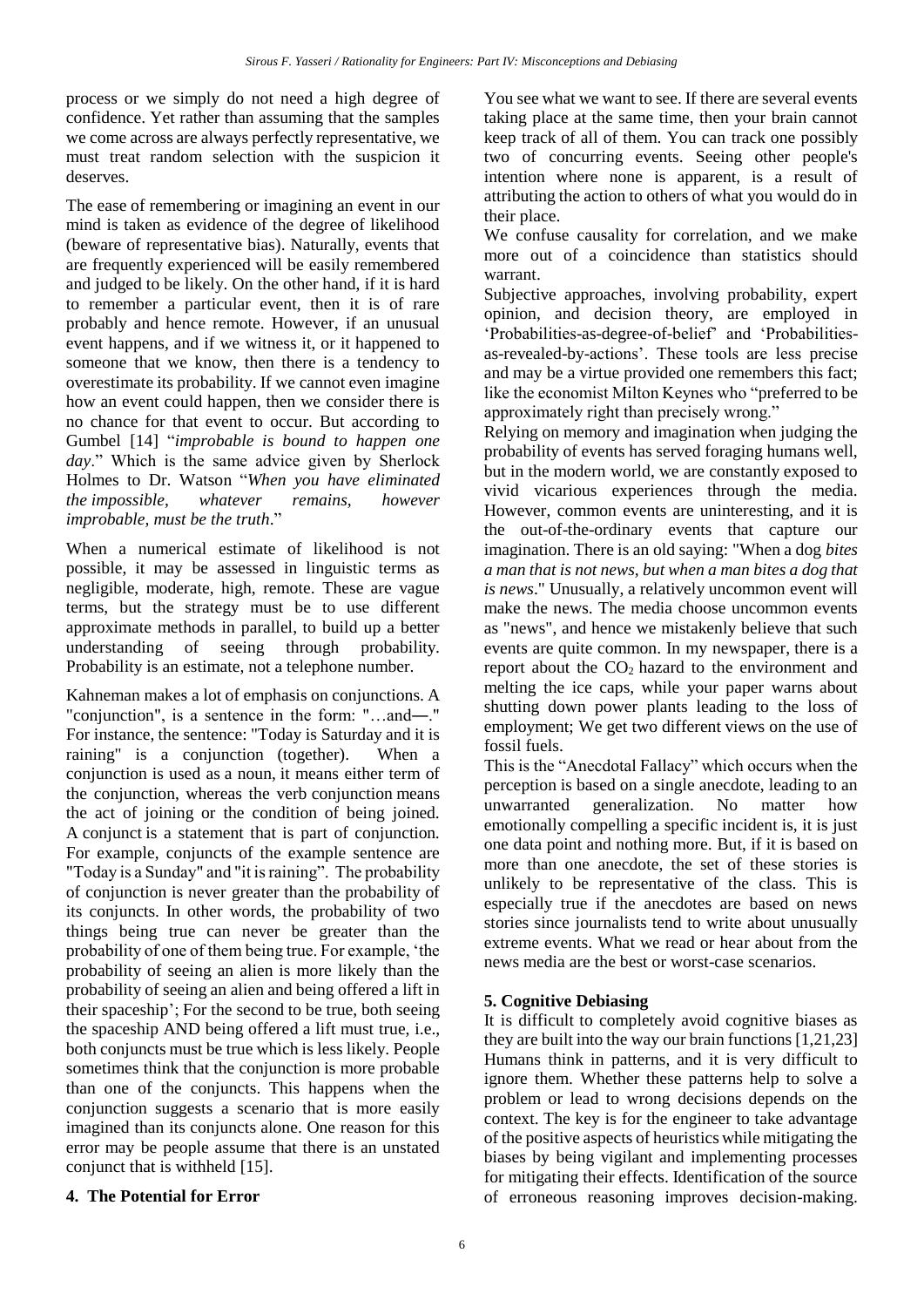Mitigating biases through targeted "Debiasing" interventions can have a positive impact [9,11,28]

Debiasing techniques can appear in many forms, and they often revolve around the concept of "*Metacognition"*, which involves awareness and understanding of one's thinking process. A common debiasing technique is to simply make people aware of a certain bias and explain to them when and how they're likely to experience it.

Debiasing techniques may be categorized into different practices; namely, techniques that attempt directly to influence decision-makers and those that attempt to modify the decision-making environment, which in turn influence the decision-makers. For instance, when you make decisions by following others, you may be subject to a bias called the "*Bandwagon Effect",* which is blindly believing the wisdom of the crowd. This bias causes people to follow the crowd because they believe that others are acting rationally, or they know better. One approach could be to consider alternative options beyond those being promoted by the crowd. Conversely, one could shut out the opinion of others completely.

The decision-maker should consider the specifics of a debiasing method, i.e., if the method applies to a particular case or it is of general applicability. Then it is possible to categorize debiasing techniques into groups based on whether they are

 Universal: namely they work on most cognitive biases,

 Generic: namely they work on substantial groups of cognitive biases, or

 Specialized: namely they work only on a small number of biases.

Debiasing techniques may be also categorized based on other factors. For example, they can be categorized based on required training and skill level. Similarly, they can be categorized based on time and effort, with some techniques requiring little-to-no effort.

Cognitive biases can also be [explained](http://web.archive.org/web/20200629125858/https:/www.nobelprize.org/prizes/economic-sciences/2002/kahneman/lecture/) through the "Dual Process" theory. Under this model, biases occur [for two main reasons:](https://doi.org/10.1111/j.1747-9991.2010.00330.x)

 System 1 generates an erroneous intuitive judgment, and System 2 fails to correct it, either because System 2 fails to supervise System 1 properly, or because System 2 goes into action, but fails to stop System 1's hasty intervention.

 System 2 fails to engage in proper analytical reasoning.

Thus, debiasing [involves](https://doi.org/10.1002/9781118468333.ch33) one of the following:

• Train System 1 to generate better intuitions.

 Train System 2 to better supervise and stop System 1, as well as conducting a proper reasoning process.

A few debiasing techniques are described below:

Develop awareness of the bias: In some cases, simply being aware of a cognitive bias can reduce its impact. For example, consider the *[illusion of transparency](https://effectiviology.com/illusion-of-transparency/)*[39], which is a cognitive bias that causes people to believe that their thoughts and emotions are more apparent to others than they are. This bias means that people tend to think that others can tell if they're feeling nervous or anxious, even in situations where [there](https://doi.org/10.1037/0022-3514.75.2.332) is no clue. Speakers who were informed of this bias before giving a public speech would appear more composed and calmer than those who were not told about it. One reason may be our own emotional experience is so strong, that it 'leaks out' [39].

Improve the way information is presented: How you present information can affect the way people process it. The same information, presented in two different ways to the same person, can lead to two very distinct outcomes. An example of this is presenting statistical information using an easy-to-understand graph instead of a numerical description.

Use simpler explanations and solutions: When it comes to information presentation in general and debiasing, simple explanations and solutions are often preferable to complex ones. For example, consider the *"Hindsight Bias"* [8]*,* which is a cognitive bias that causes people to [overestimate](https://doi.org/10.1016/0749-5978(91)90010-Q) how predictable a past event was. Just asking people to think of ways in which a past event might have turned out differently, could reduce this bias. If you ask people to list only two ways, they will find it easier compared to asking them to list 10 ways which could result in a significant Hindsight Bias. Generally, a useful debiasing technique is using the simplest explanation, provided all things being equal.

Express beliefs without ambiguity**.** Asking people to express their beliefs more clearly can sometimes help reduce their biases.

Make the reasoning process explicit. Clearly outlining things such as what evidence is available and how it supports the conclusions that were reached.

Standardize the reasoning process. Checklists can be used to reduce cognitive load, and hence bias [7,17] (

Slow down the reasoning process**.** Many cognitive biases can be mitigated by slowing down and taking time to [carefully thinking through](https://doi.org/10.1177%2F0011000095233009) the relevant information.

Elicit external feedback. Encourage others to react and give feedback, in an attempt to reduce certain cognitive biases. This is useful when trying to mitigate biases that influence people's perception of themselves, such as believing they are *worse-than-average*, i.e. people incorrectly believe that they are [worse than others](https://doi.org/10.1037%2F0022-3514.77.2.221) at performing certain tasks.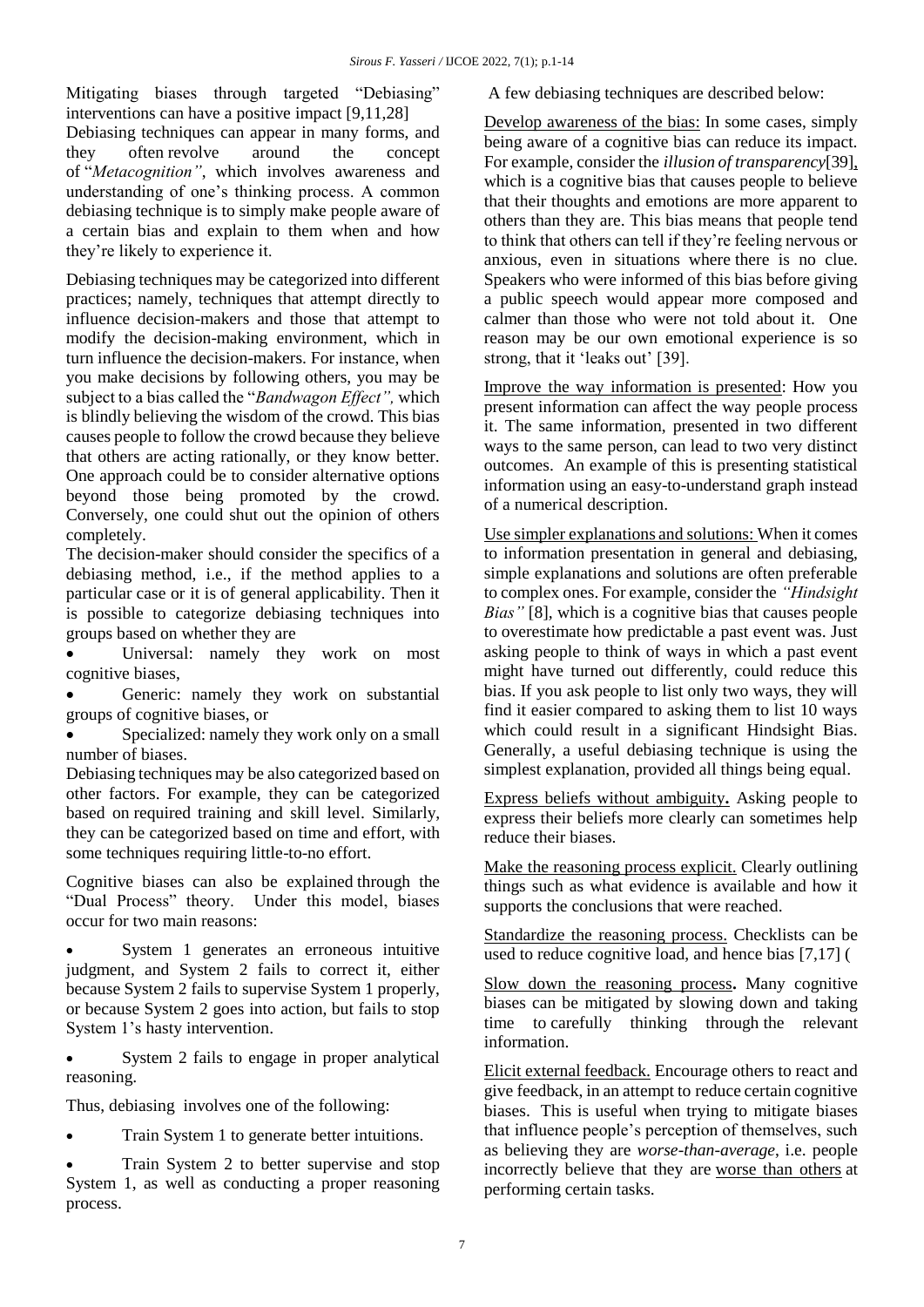Reduce reliance on memory**.** Our memory of past events is subjective, malleable, and prone to various distortions. For example, there is a cognitive bias that causes people to [remember past events](https://doi.org/10.1006/jesp.1997.1333) as being more positive than they were. Another example is divorcing couples remember acrimonious days of divorce, not the many happy years they had together.

Consider alternatives**.** Considering alternative explanations for a certain phenomenon, or alternative interpretations for an event can help reduce some cognitive biases.

Create psychological self-distance**.** This means to separate yourself from your egocentric [perspective](https://effectiviology.com/egocentric-bias/) when assessing events and emotions. This helps to reduce cognitive biases in some cases. For instance, the *[spotlight effect](https://effectiviology.com/spotlight-effect-stop-being-self-conscious/)* is another cognitive bias that causes people [to overestimate](https://doi.org/10.1006/jesp.2001.1490) the degree to which they are observed or noticed by others, as well as the degree to which others care about the things that they notice about them. This bias may cause people to overestimate the degree to which others are likely to notice their [actions or appearance,](https://doi.org/10.1006/jesp.2001.1490) that is believing that others are likely thinking that they are wearing something funny or [saying something stupid,](https://doi.org/10.1037/0022-3514.78.2.211) which may not be the case.

A list of useful debiasing techniques is given in Appendix. The focus is on relatively general debiasing techniques that can be helpful for a large range of cognitive biases. For an extended list of biases see <https://thedecisionlab.com/biases/>

*Reasoning backward*. In solving a problem, it is important to be able to reason backward. Johnny, a 3rdgrade pupil was 10 minutes late. The annoyed teacher asked him what his excuse was. Johnny answered, "I was running too fast to think of an excuse". He worked backward to come up with an excuse; not because he woke up late or started up late.

In problem-solving sometimes, it is useful to start from it being solved and work backward to what you must do to generate the solution. Another use for backward thinking is in risk management, where you assume an undesirable event has happened. The question you must ask is 'What must happen just before that to make that undesirable event occur?' Reasoning means being conscious of basic facts. It also requires making logical, sound inferences and deductions that avoid the many fallacies. It requires arguments that link cause and effects together, rather than making breath-taking leaps of faith.

Safety engineers when studying the safety requirement of a plant, create credible stories of undeniable future states (scenarios). By starting from an undesirable future, they see how they can control all triggering events that could lead to undesirable consequences and manage to prevent their happening. Engineers think ahead and generate scenarios to explore all possible outcomes, and then reason backward to investigate how to prevent the undesirable events.

Backward reasoning is a type of cause-and-effect thinking that is useful to weed out errors. When you think forward, you are looking for consequences caused by a triggering event. But there can be several triggering effects and it can be difficult to know which one will cause the future event. While probable future states may have many causes, and one can trace all of such causes. The past to the present and then to the future is often clearer than vice versa.

Although backward reasoning is a useful tool to avoid biases, it also can be used for fallacious arguments as well.

In reasoning backward, one should be aware of ambiguity or loose use of language. A puzzle known as "unexpected hanging paradox" [54]. Baggini has retold it as a story of a pizza restaurant. The logic is the same, but the details differ [54].

"When the health inspector visited Emilio's pizzeria and immediately closed it down, none of his friends could believe he had let it happen. After all, they said, he knew that an inspection was imminent, so why didn't he clean things up?

Emilio had been told that an inspector would be making a surprise call sometime before the end of the month. Emilio reasoning was simple. It could not be on the 31st: if the inspector hadn't come before then, the inspection could only be on that day, and so it wouldn't be a surprise. If the 31st was ruled out, then so was the 30th, for the same reason. The inspection couldn't be on the 31st, so if it hadn't taken place by the 29th, that would only leave the 30th, and so it again would not be a surprise. But then if the inspection couldn't be on the 30th or the 31st then it couldn't be on the 29th either, for the same reasons. Working backwards, Emilio eventually concluded that there was no day the inspection could take place.

Ironically, having concluded no surprise inspection was possible, Emilio was very unpleasantly surprised when the inspector walked through his door one day. What was wrong with his reasoning?"

One version of this paradox is about a judge passing sentence on a death row prisoner. It is also often set up using a teacher telling his students that they will get a surprise exam the following week. Regardless of the circumstances involved, the gist of the story is the same and its logic has been widely studied.

Chow, a mathematician has published a **[paper on the](http://www-math.mit.edu/~tchow/unexpected.pdf)  [paradox](http://www-math.mit.edu/~tchow/unexpected.pdf)**, which does a very thorough job of explaining the difficulties involved here. Chow first acknowledges the main paradox whereby the logic seems correct for the pizza restaurant's owner (or the prisoner in the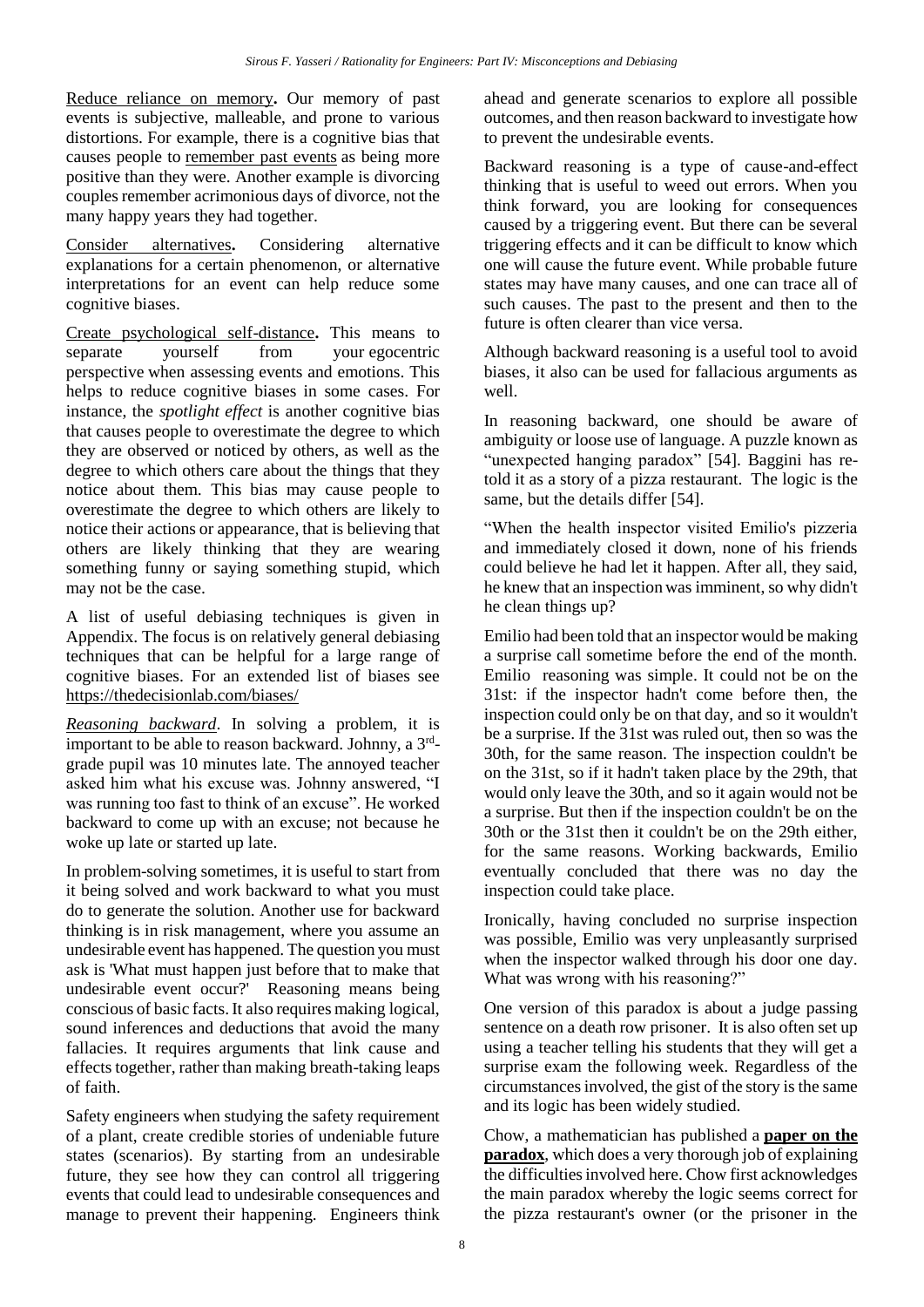original version, or the students Chow uses in his chosen example), and yet the restaurant still gets inspected, and the owner is also surprised by that. Beyond this, there is also an important second paradoxical level to be aware of, which Chow describes as a "meta-paradox." He said:

*"*The meta-paradox consists of two seemingly incompatible facts. The first is that the surprise exam paradox seems easy to resolve. Those seeing it for the first time typically have the instinctive reaction that the flaw in the students' reasoning is obvious. Furthermore, most readers who have tried to think it through have had little difficulty resolving it to their own satisfaction. The second (astonishing) fact is that to date nearly a hundred papers on the paradox have been published, and still no consensus on its correct resolution has been reached. The paradox has even been called a "significant problem" for philosophy. How can this be? Can such a ridiculous argument really be a major unsolved mystery? If not, why does paper after paper begin by brusquely dismissing all previous work and claiming that it alone presents the longawaited simple solution that lays the paradox to rest once and for all?"

Okay, okay. I must be delusional if I hope to follow that up by claiming a solution to the paradox, so let's make sure we understand what those "nearly one hundred papers" had to say. As Chow summarises: "In general, there are two steps involved in resolving a paradox. First, one establishes precisely what the paradoxical argument is. Any unclear terms are defined carefully, and all assumptions and logical steps are stated clearly and explicitly, possibly in a formal language of some kind. Second, one finds the fault in the argument."

Seek contradictory opinion*.* Paraphrasing Carl Popper [36] "*Disagreement is the engine of progress*". Give the argument some chance to take shape. You will learn more when others disagree with you, and you are forced to justify your decision. Dismissing opposing views without a good reason is falling into the abyss of irrationality.

## **6. Putting it all Together**

To be or not be rational: The primary objective was to discuss the use of heuristics for fast decisions in the context of rationality. Heuristics are intuition and experienced-based tools, not guaranteed to produce optimal, perfect, logical, or rational results, but they have been shown to be adequate for fast decisionmaking, and possibly acceptable given all constraints. Heuristics always have a limited range of applicability and are affected by the environment where they are used. If their underlying assumptions are not valid or not well established or understood, they should be treated with suspicion. Statements such as "It is a fact" and "It stands to reason", are assumptions not proof.

In most branches of engineering, heuristics are commonly used and known as empirical methods, implying that they are not entirely based on the first principles. Engineers also learn them in practice, from their own experience, mentors, or colleagues. Even when rigorous analytical methods are used, heuristics are often employed as a sense-check on the credibility of the results. Heuristics are also the systematization of collective wisdom, experiences, and common sense. For example, the safety margin (or the safety factor) is a heuristic. The safety factor for strength design of aircraft is 1.2, which is adequate because of rigorous analyses, testing, quality control, operational monitoring, and strict operating regime, while the same level of safety factor is not used for bridges and buildings. We can pretend to know safety margins for common engineering constructions, but the use of a safety factor, in general, is precarious for most unexpected or unknowable hazards.

It may be rational to open a restaurant without a kitchen because you are convinced that your customers want burgers and you can source them from a nearby burger outlet, and re-brand them by adding your own secret sauce; what works is rational. Some airlines are also big hoteliers without having a single hotel, which is not considered as irrational. Rationality is also knowing what works and what is possible. A rational person is one who always has a good reason for what he/she thinks and does. Each step can be shown to be the best way towards their well-defined objectives.

Problem-solving: Rationality exists within a system with values and mechanisms to achieve them. Looking from the outside the scope of the system and its rational behaviours may be described as consistent and logical. Those who have lived their entire lives within one system, have difficulty making sense of the possibility that another set of totally different behaviours can also be "rational". Any decision or choice is only valuable in the context of the environment that it was made. For example, imagine that you go to a bank to deposit some money, but you also have a loan at the same bank. While talking to the clerk you notice that hooded men are running towards the bank. You believe that they are bank robbers, and you are certain that you are going to be robbed. Is it rational to pay your money towards your loan? Though paying back the loan is perfectly rational, insisting on paying it back under these circumstances may not be.

In engineering, some heuristics involve the use of visual representations (e.g., diagrams, and sketches), additional assumptions, forward/backward reasoning, and simplification. For example, [George](https://en.wikipedia.org/wiki/George_P%C3%B3lya) Polya's book, [How to Solve It](https://en.wikipedia.org/wiki/How_to_Solve_It) [35], gives this guidance:"

 If you are having difficulty understanding a problem, try drawing a sketch.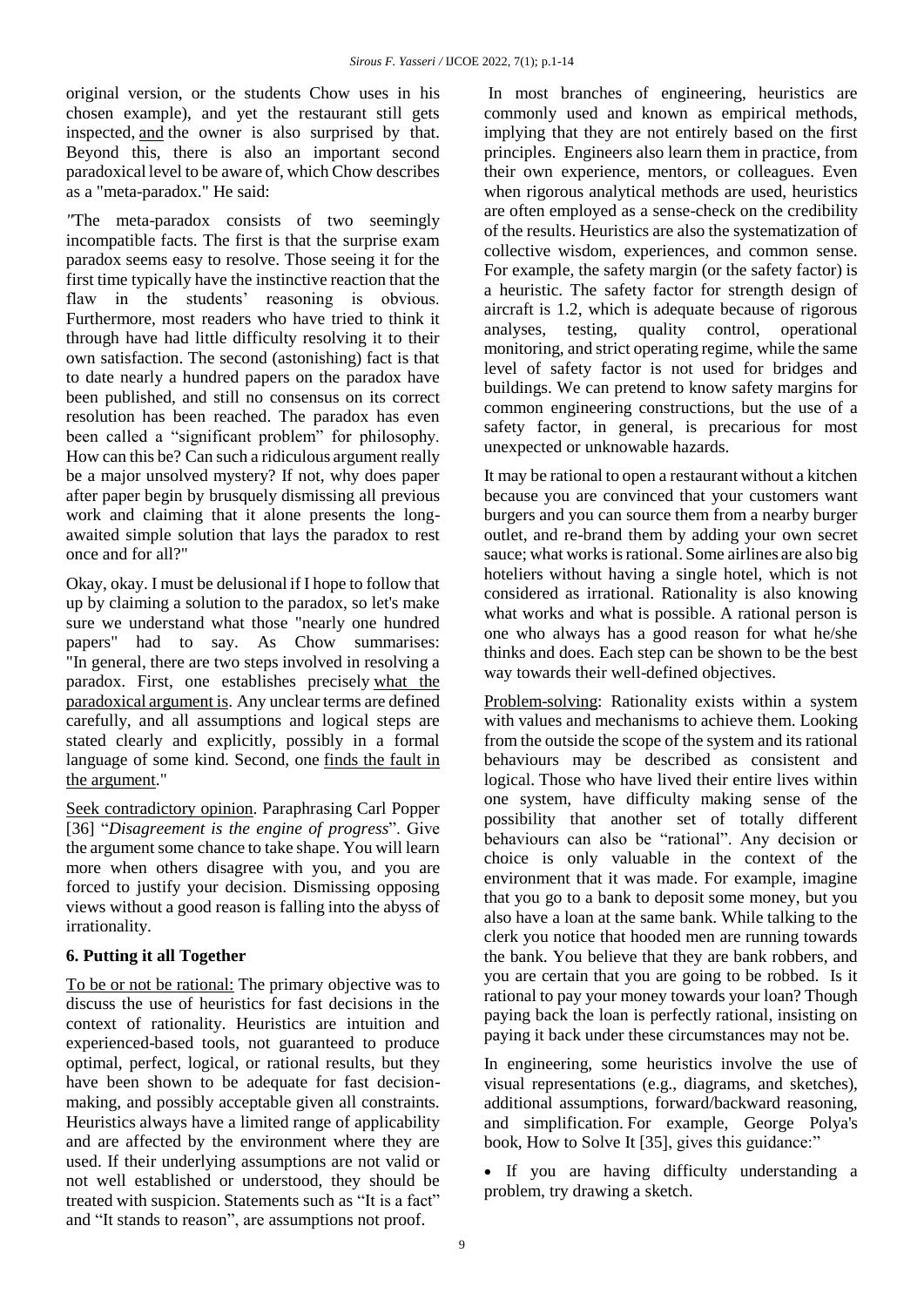• If you cannot find a solution; assume that you have a solution and consider what you can deduct from that ("working backward" and reasoning backward (Section 3 of Part 3)

 If the problem is stated in abstract format, try to find a concrete example of it.

• Try solving a more general problem first; the more ambitious plan may have more chances of success)."

Polya [35] had mathematical problems in mind, but engineering shares 50% of its genes with mathematics.

To think rationally means adopting appropriate goals, taking the appropriate action given one's goals and beliefs, and holding beliefs about the world that are commensurate with the available evidence. Engineers need to be critical thinkers. "The ability to reason independently of prior beliefs is only one component of critical thinking. Many theorists view critical thinking as a sub-species of rational thinking, or at least closely related to rational thinking" [25].

Does the thought process during the concept generation phase of a project differ between engineers and architects? Both professions are required to create new or innovative designs, but their education in creative techniques is not the same. In engineering training, greater emphasis is placed on technical/analytical issues, and practical training is included in the form of project work with some emphasis on creativity to generate new ideas. In contrast, architects' training emphasis is not on the analytical ability, but repeated regeneration of the design concept combined with a critique process by a mentor as well as peers. In this training process, both engineers and architects develop heuristics to explore possible solutions, without constantly watching for constructability.

*Ethics*: Only Noah could sail without a compass; the rest of us need a compass, especially a moral one. Ethical issues are always a consideration in engineering decisions. For example, when an engineer has designed a "state-of-the-art communication system", this means that it is consistent with the best set of heuristics known to the engineering community at the time it was designed. With these definitions in place, we can now define ethical behaviour for the engineer, which is taken to mean complying with best known practices and social norm in good faith.

A car repair shop supervisor catches an employee stealing car parts. When confronted, the employee says. "Boss, I've become a compulsive thief." The thief also admits that he cannot change. Must the supervisor accept that he cannot change? The dilemma is, how to make an ethical decision and be fair. After a couple of minutes of thinking the supervisor says, "wash your hand every 15 minutes, if you are not cured in a couple of weeks could you please steal a Ferrari for me?" This is not an example of ideal behaviour but illustrates a

point - whether to accept what you saw, pass on the problem to others, or rectify? but how? Such decisions normally have two main reference points - the difficulty of how to change behaviours, and the ethical implications of the situation. Naturally getting rid of the rotten apple is also an option even when there is only one.

Jean-Paul Sartre [53, 54] described a situation in a story. Here is Baggini's version [54]

"Mary, Mungo, and Midge. You stand accused of a grievous crime. What do you have to say for yourselves?

 "Yes, I did it," said Mary. "But it wasn't my fault. I consulted an expert and she told me that was what I ought to do. So don't blame me, blame her."

 "I too did it," said Mungo. "But it wasn't my fault. I consulted my therapist and she told me that was what I ought to do. So don't blame me, blame her."

 "I won't deny I did it," said Midge. "But it wasn't my fault. I consulted an astrologer and she told me that since Neptune was in Aries, that's what I should have done. So don't blame me, blame him."

 The judge sighed and issued his verdict. "Since this case is without precedent, I have had to discuss it with my senior colleagues. And I'm afraid to say that your arguments did not persuade them. I sentence you all to the maximum term. But please remember that I consulted my peers and they told me to deliver this sentence. So don't blame me, blame them."

You could say that Mary, Mungo, and Midge all agreed with someone else's opinion to justify their actions, which begs the question if they committed the confirmation bias fallacy - the tendency to favour information that confirms one's beliefs or hypotheses and to ignore information that disagrees with one's point of view. You could also say that Mary, Mungo, and Midge can claimed to be blameless because they intended to do the right thing by asking people, they trusted to be expert which brings up the question of what is reasonably required to do due diligence. You could also say Mary, Mungo, and Midge all made their own choices nobody forced them to take a course of action. there is nothing to dictate a person's course of action, and only the individual can decide what road to take. Sartre claims that people must take responsibility for their actions [53].

Substitution: Replacing a more difficult problem that you can't solve with an easier one is not uncommon. The Serenity Prayer is by the American theologian Reinhold Niebuhr (1892–1971); Wikipedia [42]. It is commonly quoted as Shapiro [39]:

"God, grant me the serenity to accept the things I cannot change,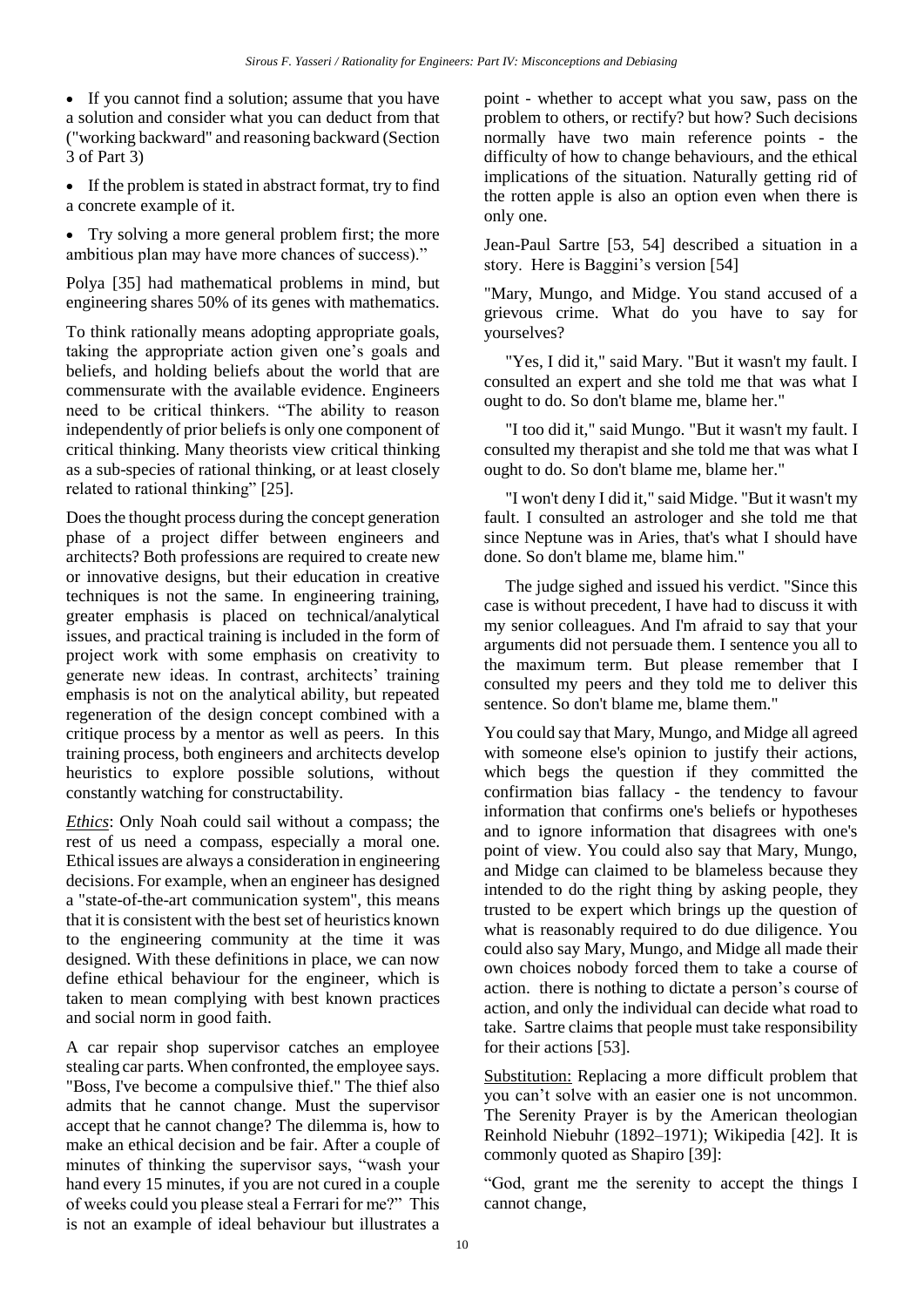courage to change the things I can,

and wisdom to know the difference."

The original Niebuhr's prayer is this:

"Father give us the courage to change what must be altered, serenity to accept what cannot be helped, and the insight to know the one from the other."

Niebuhr's asked for courage first, and specifically for changing things that must be changed, not things that simply can be changed. This is replacing a difficult problem with an easier one.

Accuracy: Heuristics are not meant to be accurate. However, after you have spotted all the holes, enough truths are left in the fabric to be gainfully employed. The tools in an engineers' toolboxes are there to boost the engineer's skills. Heuristics must be critically reviewed before use. Heuristics are there to shorten the response time, not to replace the engineer's analytical knowledge. This generalization is the primary problem, as one may stretch heuristics to fit the situation, rather than look for alternative heuristics.

Heuristics should not be taken as universally true. Is it as valid as it was twenty years ago? and will it be as valid twenty years from now? A heuristic may involve ethical assumptions (overt or covert) which the society now finds unacceptable - it pays to stop and think. They are just working hypotheses to use until proven wrong.

Some may believe that rational decision-making means exhaustively identifying all options, ranking them, and then selecting the best. But in time-constrained situations, few aspects of decision-making are as important as when to stop, since the most rational course of action is not always possible. Humans are faced with the complexity and messiness of real life, abandon the rational model, and follow simple heuristics. The difference between theory and practice, abstract and applied, reminds us of Yogi Berra's wisdom - in academia, there is no difference between academia and the real world; in the real world, there is.

#### **7. Conclusion**

Two types of thinking govern our decision-making process. Type 1 is fast, impulsive, and automatic and we rely on this to get by in our daily life. Type 2 is slower and deliberative. These two types do not work in collaboration, but Type 1 runs the show and does most of the decision-making. Type 1 system makes decisions using heuristics which may lead to errors if not used carefully. Heuristics draw their power from the various kinds of regularity and continuity in the world; they arise through specialization, generalization, and very often from analogy. As the world changes, a heuristic that was valid and useful may lose its validity. To decide we must search for further clues and guidance. The first part of this paper has discussed how and where we can go wrong. The last section of the paper discusses cognitive biases and how to mitigate their effects.

Exciting stories are more attractive than accurate statistics. In constructing a fabricated future, negative information is more vivid, and the brain stores it in such a way that it is easily accessible. This is a heritage from our foraging ancestors, who needed negative stories to be vigilant. As the newspaper's motto "if it bleeds it leads".

#### **Acknowledgments**

This papers greatly on the words of others; wherever they are borrowed , references are given. However, the exact words may not be quoted but paraphrased.

The authors would like to thank Chris Millyard, Sassan Rezaei, Mehrdad Rahbari, Kabir Sadeghi, and Michael Vigne, Mohsen Mirza, Giles Thompson for their counsel and feedback, who have assisted to improve the quality and integrity of these papers. I am very much indebted to Mehrdad Rahbari for his patience and help with improving successive revisions.

This research did not receive any specific grant from funding agencies in the public, commercial, or not-forprofit sectors.

#### **8. References**

- [1] Aczel, B., Bago, B., Szollosi, A., Foldes, A. and B. Lukacs, (2015). "Is it time for studying real-life debiasing? Evaluation of the effectiveness of an analogical intervention technique." Front. Psychol. 6, 1120, 23 pages.
- [2] Arkes, H. R. 1991. "Costs and benefits of judgment errors: Implications for debiasing." Psychol. Bull. 110 (3): 486.
- [3] Arkes, H. R., D. Faust, T. J. Guilmette, and K. Hart. (1988). "Eliminating the hindsight bias." J. Appl. Psychol. 73 (2): 305.
- [4] Bhargava, S., and G. Loewenstein. 2015. "Behavioral economics and public policy 102: Beyond nudging." Am. Econ. Rev. 105 (5): 396– 401.
- [5] Caputo, A. 2016. "Overcoming judgmental biases in negotiations: A scenario-based survey analysis on third party direct intervention." J. Bus. Res. 69 (10): 4304–4312.
- [6] Dolan, P., M. Hallsworth, D. Halpern, D. King, R. Metcalfe, and I. Vlaev. 2012. "Influencing behavior: The mind space way." J. Econ. Psychol. 33 (1): 264–277.
- [7] Ely, J.W.; Graber, M.L.; Croskerry, P. (2011). Checklists to Reduce Diagnostic Errors. Acad. Med., 86, 307
- [8] Fischhoff, B. 1975. "Hindsight is Not Equal to Foresight: The Effect of Outcome Knowledge on Judgment Under Uncertainty." Journal of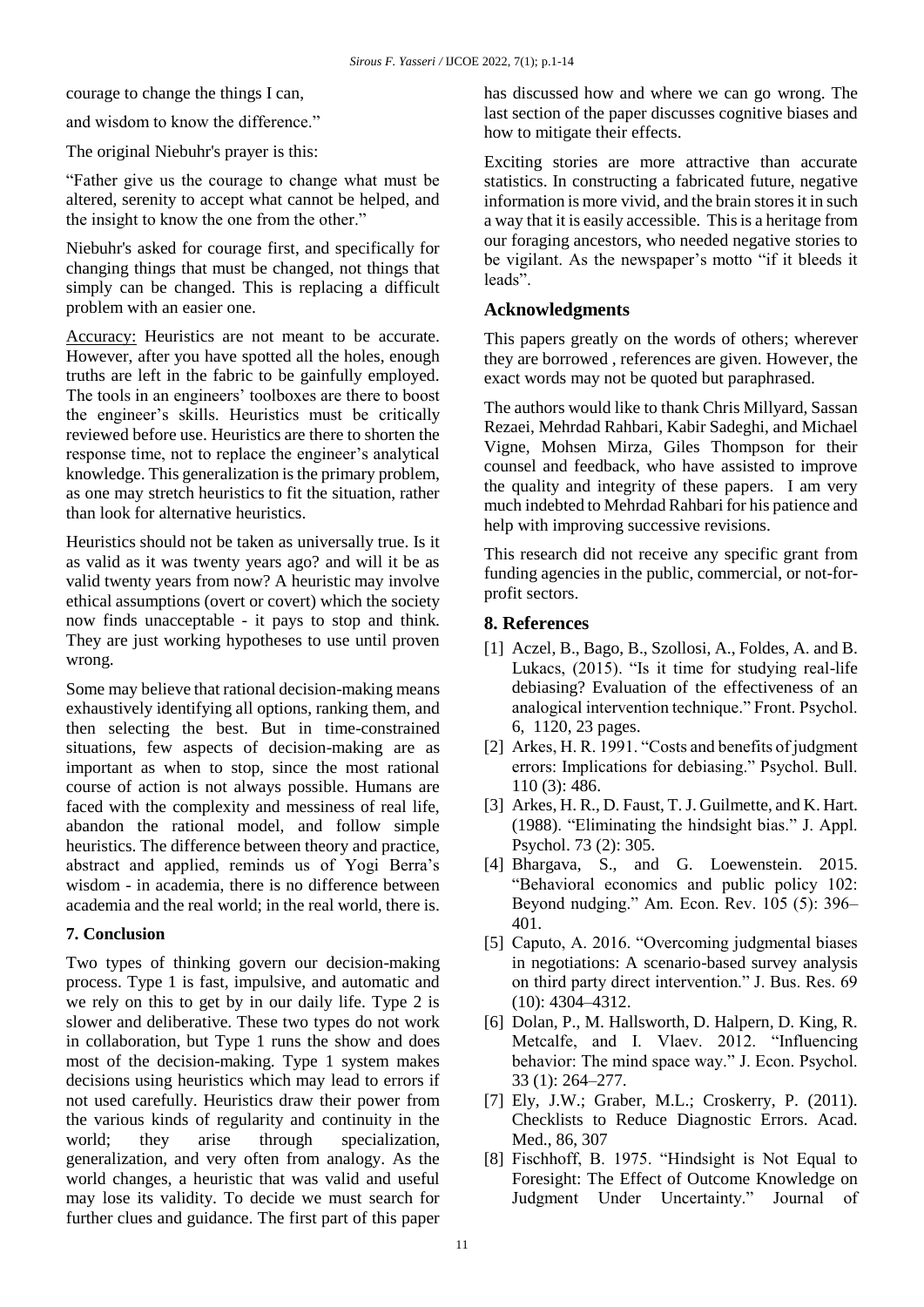Experimental Psychology: Human Perception and Performance 1 (3): 288–299.

- [9] Fischhoff, B. (1982). Debiasing. In D. Kahneman, P. Slovic, & A. Tversky (Eds.), Judgment under uncertainty: Heuristics and biases (pp. 422–444). Cambridge, United Kingdom: Cambridge University Press.
- [10] Fischhoff, B., P. Slovic, and S. Lichtenstein. 1977. "Knowing with certainty: The appropriateness of extreme confidence." J. Exp. Psychol.: Hum. Percept. Perform. 3 (4): 552.
- [11] Fischhoff, B., P. Slovic, and S. Lichtenstein. (2013). "Knowing with Certainty: The Appropriateness of Extreme Confidence." Judgment and Decision Making 3 (4): 103–123.
- [12] Garcia-Retamero, R., and M. K. Dhami. 2011. "Pictures speak louder than numbers: On communicating medical risks to immigrants with limited non-native language proficiency." Health Expectations 14 (Mar): 46–57.
- [13] Gilovich, T., D. Griffin, and D. Kahneman. 2002. Heuristics and biases: The psychology of intuitive judgment. Cambridge, UK: Cambridge University Press.
- [14] Gumbel, E.J. (1958), Statistics of Extremes, Columbia University Press DOI: https://doi.org/10.7312/gumb92958
- [15] Hertwig, R., Benz, B., and Krauss, S., (2008). The conjunction fallacy and the many meanings of *and*, Cognition 108, 740–753
- [16] Hirt, E. R., and K. D. Markman. 1995. "Multiple explanations: A consideration-alternative strategy for debiasing judgments." J. Personality Social Psychol. 69 (6): 1069.
- [17] Hales, B.M.; Pronovost, P.J. (2006). The checklist—A tool for error management and performance improvement. J. Crit. Care 2006, 21, 231–235.
- [18] Hodgkinson, G. P., N. J. Bown, A. J. Maule, K. W. Glaister, and A. D. Pearman. 1999. "Breaking the frame: An analysis of strategic cognition and decision making under uncertainty." Strategic Manage. J. 20 (10): 977–985.
- [19] Kahneman, D. 2011. Thinking, fast and slow. New York: Macmillan.
- [20] Kahneman, D., and G. Klein. 2009. "Conditions for intuitive expertise: A failure to disagree." Am. Psychol. 64 (6): 515.
- [21] Kahneman, D., and D. Lovallo. 1993. "Timid choices and bold forecasts: A cognitive perspective on risk-taking." Manage. Sci. 39 (1): 17–31.
- [22] Kahneman, D., and A. Tversky. 1973. "On the psychology of prediction." Psychol. Rev. 80 (4): 237.
- [23] Kahneman, D., Lovallo, D., and Olivier Sibony, O., (2011), Before you make that big decision, Harvard Business Review June 2011, pp 51-60.
- [24] Koriat, A., S. Lichtenstein, and B. Fischhoff. 1980. "Reasons for confidence." J. Exp. Psychol.: Hum. Learn. Memory 6 (2): 107. Lam, K. C., D. Wang, P. T. Lee, and Y. T. Tsang. 2007. "Modelling risk allocation decision in construction contracts." Int. J. Project Manage. 25 (5)
- [25] Kuhn T.S. (2004). The Structure of Scientific Revolutions 3rd edition. Chicago: The University of Chicago Press
- [26] Larrick, R. P. (2004). "Debiasing." In Blackwell handbook of judgment and decision making, 316– 338. Hoboken, NJ: Wiley.
- [27] Lanchester, J. (2013). Mr. Phillips, Faber & Faber
- [28] Lilienfeld, S.O.; Ammirati, R.; Landfield, K. (2009). Giving Debiasing Away: Can Psychological Research on Correcting Cognitive Errors Promote Human Welfare? Perspect. Psychol. Sci. 2009, 4, 390–398.
- [29] Meissner, P., and T. Wulf. 2013. "Cognitive benefits of scenario planning: Its impact on biases and decision quality." Technol. Forecasting Social Change 80 (4): 801–814.
- [30] Miller, C. C., L. M. Burke, and W. H. Glick. 1998. "Cognitive diversity among upper-echelon executives: Implications for strategic decision processes." Strategic Manage. J. 19 (1): 39–58.
- [31] Mlodinow, L., 2009 The Drunkard's Walk: How Randomness Rules Our Lives, Vintage; Illustrated edition.
- [32] Morewedge, C. K., H. Yoon, I. Scopelliti, C. W. Symborski, J. H. Korris, and K. S. Kassam. 2015. "Debiasing decisions: Improved decision making with a single training intervention." Policy Insights Behav. Brain Sci. 2 (1): 129–140.
- [33] Murphy, A. H., & Winkler, R. L. (1977). Can weather forecasters formulate reliable probability forecasts of precipitation and temperature? National Weather Digest, 2(2), 2-9.
- [34] Mussweiler, T., F. Strack, and T. Pfeiffer. 2000. "Overcoming the inevitable anchoring effect: Considering the opposite compensates for selective accessibility." Personality Social Psychol. Bull. 26 (9): 1142– 1150.https://doi.org/10.1177/0146167200261101 0.
- [35] Polya, G, (1945). How to Solve It: A New Aspect of Mathematical Method. Newest edition 2014, Princeton Science Library.
- [36] Popper, K., (2002). Conjectures and Refutations: The Growth of Scientific Knowledge, Routledge Classics, 2<sup>nd</sup> edition.
- [37] Spengler, P. M., D. C. Strohmer, D. N. Dixon, and V. A. Shivy. 1995. "A scientist-practitioner model of psychological assessment: Implications for training, practice, and research." Couns. Psychol. 23 (3): 506–534.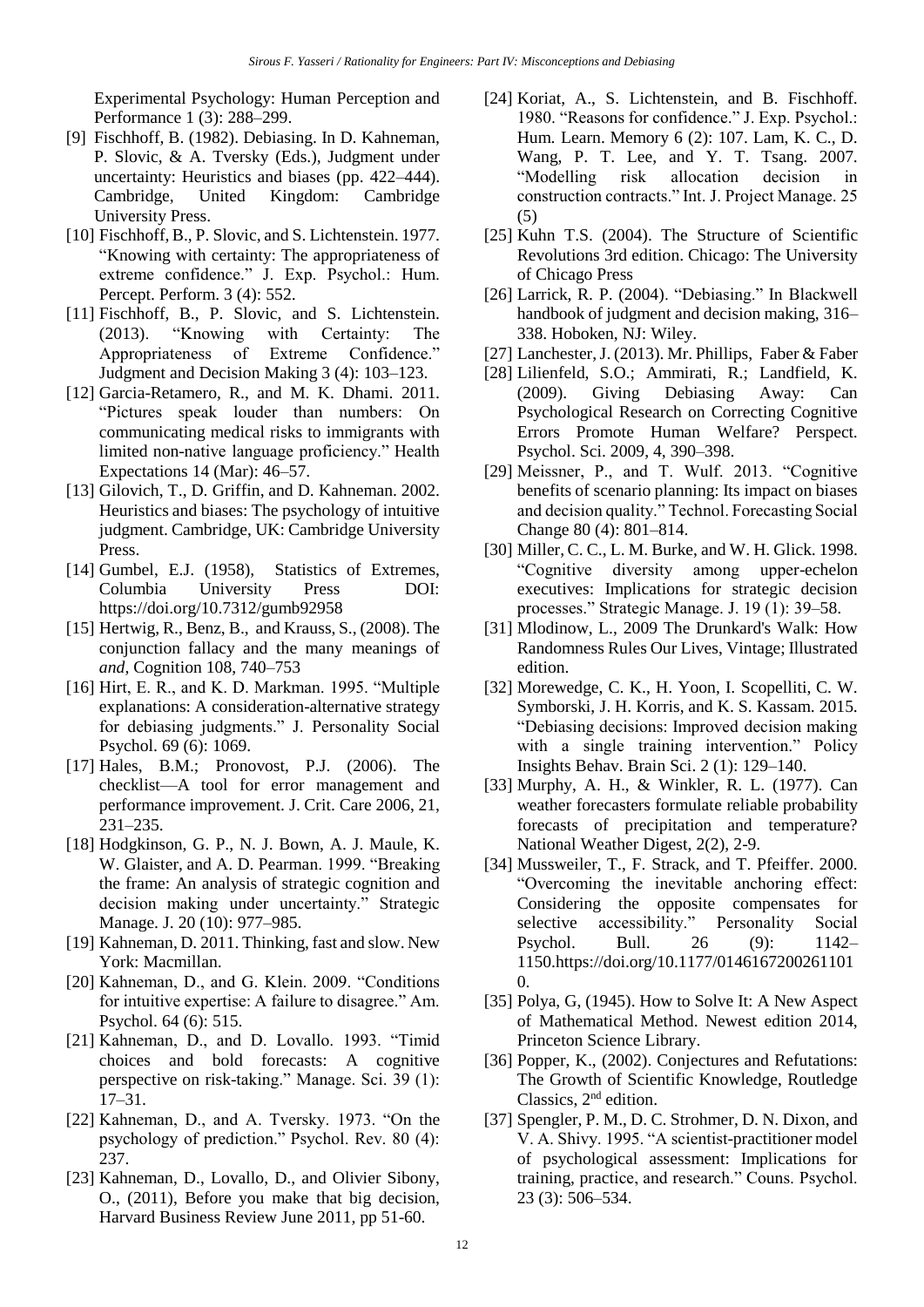- [38] Savitsky, K., and Gilovich, T., ( 2003 ). The illusion of transparency and the alleviation of speech anxiety, [Journal of Experimental Social](https://www.sciencedirect.com/science/journal/00221031)  [Psychology](https://www.sciencedirect.com/science/journal/00221031) [Volume 39, Issue 6,](https://www.sciencedirect.com/science/journal/00221031/39/6) November 2003, Pages 618-625
- [39] Shapiro, F. (2008), Who wrote the Serenity Prayer? https://yalealumnimagazine.com/articles/214 who-wrote-the-serenity-prayer
- [40] Stewart, T. R., Roebber, P. J., & Bosart, L. F. (1997). The importance of the task in analyzing expert judgment. Organizational Behavior and Human Decision Processes, 69, 205-219.
- [41] Walters, D. J., P. M. Fernbach, C. R. Fox, and S. A. Sloman. 2016. "Known unknowns: A critical determinant of confidence and calibration" Manage. Sci. 63 (12): 4298–4307.
- [42] Wikipedia "Who Wrote the Serenity Prayer?" The Chronicle of Higher Education cited from [https://en.wikipedia.org/wiki/Serenity\\_Prayer.&](https://en.wikipedia.org/wiki/Serenity_Prayer.&)  [https://en.wikipedia.org/wiki/Reinhold\\_Niebuhr](https://en.wikipedia.org/wiki/Reinhold_Niebuhr)
- [43] Wikipedia, Fukushima Daiichi Nuclear Power Plant; [https://en.wikipedia.org/wiki/Fukushima\\_Daiichi](https://en.wikipedia.org/wiki/Fukushima_Daiichi_Nuclear_Power_Plant)

[\\_Nuclear\\_Power\\_Plant](https://en.wikipedia.org/wiki/Fukushima_Daiichi_Nuclear_Power_Plant)

- [44] Yasseri, S., (2015), Evidence-based practice in subsea engineering Underwater Technology, The International Journal of the Society for Underwater 32(4)
- [45] Yasseri, S., (2017), Thinking Like an Engineer, available on ResearchGate [https://www.researchgate.net/publication/319644](https://www.researchgate.net/publication/319644185_Thinking_like_an_engineer) [185\\_Thinking\\_like\\_an\\_engineer](https://www.researchgate.net/publication/319644185_Thinking_like_an_engineer)
- [46] Yasseri, S., (2021), Rationality for engineers, Part I, IJCOE Vol.4/No. 2/Summer 2020 (1-13)
- [47] Yasseri, S., (2021), Rationality for engineers, Part II, IJCOE Vol.4/No. 2/Summer 2020 (1-13)
- [48] Yasseri, S., (2021), Rationality for engineers, Part III, IJCOE Vol.4/No. 2/Summer 2020 (1-13)
- [49] Yoshimi, G., (2010), Random Seas and Design of Maritime Structures World Scientific Publishing
- [50] Ackoff, R. L., "From Data to Wisdom", Journal of Applies Systems Analysis, Volume 16, 1989 p 3- 9.
- [51] Ackoff, R. L. (1999) Ackoff's Best. New York: John Wiley & Sons, pp  $170 - 172$ .
- [52] Nikhil Sharma (2008), The Origin of Data Information Knowledge Wisdom (DIKW) Hierarchy [https://www.researchgate.net/publication/292335](https://www.researchgate.net/publication/292335202_The_Origin_of_Data_Information_Knowledge_Wisdom_DIKW_Hierarchy) [202\\_The\\_Origin\\_of\\_Data\\_Information\\_Knowled](https://www.researchgate.net/publication/292335202_The_Origin_of_Data_Information_Knowledge_Wisdom_DIKW_Hierarchy) [ge\\_Wisdom\\_DIKW\\_Hierarchy](https://www.researchgate.net/publication/292335202_The_Origin_of_Data_Information_Knowledge_Wisdom_DIKW_Hierarchy)
- [53] Sartre, J.P., (2009), Existentialism and Humanism. By Jean-Paul Sartre. Translation and Introduction by publications Philip Mairet. (London: Methuen. 1948. Pp. 70. Price 5s. net.). Published online by Cambridge University Press.
- [54] Baggini, J. (2005), The Pig that Wants to be Eaten: And Ninety-Nine Other Thought Experiments, granta press Chow, T. (2018), The Surprise Examination or Unexpected Hanging Paradox, Pages 41-51 [https://www.tandfonline.com/doi/abs/10.1080/00](https://www.tandfonline.com/doi/abs/10.1080/00029890.1998.12004847) [029890.1998.12004847](https://www.tandfonline.com/doi/abs/10.1080/00029890.1998.12004847)